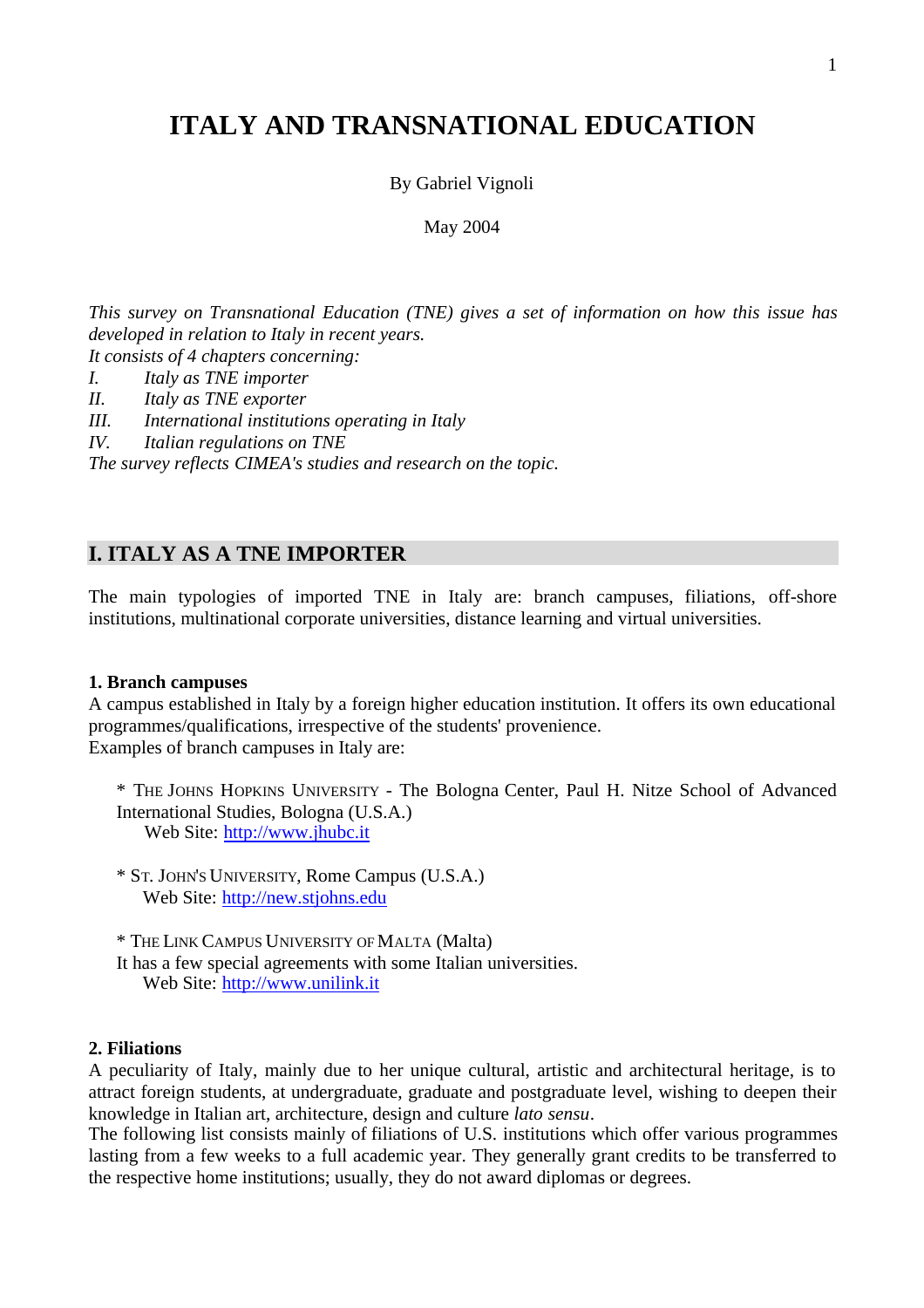There are three different types of filiations: institutions open to students enrolled at any foreign universities, institutions open exclusively to students enrolled at the home universities, institutions resulting from multilateral agreements amongst US universities.

Institutions open to students enrolled in any foreign universities

Examples of such institutions are:

THE AMERICAN UNIVERSITY, Graduate Research Center on Europe, Trento (U.S.A.) It results from a bilateral agreement between the University of Trento and the American University Web Site:<http://www.american.edu/academic.depts/sis/trento>

FAIRFIELD UNIVERSITY FLORENCE PROGRAM (U.S.A.), High School Web Site:<http://www.fairfield.edu/sce/studyabroad/florence.htm>

FLORIDA STATE UNIVERSITY FLORENCE PROGRAM (U.S.A.) Web Site: <http://www.international.fsu.edu>

GEORGETOWN UNIVERSITY, FLORENCE (U.S.A.) Web Site: <http://www.villalebalze.org>

GONZAGA UNIVERSITY, FLORENCE (U.S.A.) Web Site: <http://www.gonzaga.edu/studiesabroad/florence.cfm>

HARDING UNIVERSITY, FLORENCE (U.S.A.) Web Site:<http://www.harding.edu/international/huf.html>

PITZER COLLEGE IN ITALY, PARMA (U.S.A.) Web Site: [http://www.pitzer.edu/academics/ilcenter/external\\_studies/italy.htm](http://www.pitzer.edu/academics/ilcenter/external_studies/italy.htm) 

RICHMOND, THE AMERICAN UNIVERSITY IN LONDON - FLORENCE PROGRAM (U.S.A.) Web Site: http://www.richmond.ac.uk/undergraduates/special\_programs/florence.asp [http://www.richmond.ac.uk/ma/studying\\_florence.html](http://www.richmond.ac.uk/ma/studying_florence.html) 

RICHMOND, THE AMERICAN UNIVERSITY IN LONDON - ROME PROGRAM (c/o DILIT International House) (U.S.A.) Web Site: http://www.richmond.ac.uk/undergraduates/special\_programs/rome.asp

RUTGERS UNIVERSITY JUNIOR YEAR IN ITALY, FLORENCE (U.S.A.) Web Site: http://studyabroad.rutgers.edu/program\_it\_florence\_yr.html

SAINT MARY'S COLLEGE ROME PROGRAM (U.S.A.) Web Site: http://www.saintmarys.edu/~modlangs/rome.html

SMITH COLLEGE, FLORENCE (U.S.A.) Web Site:<http://www.smith.edu/studyabroad/jya/florence.html>

SYRACUSE UNIVERSITY, SYRACUSE SEMESTER IN ITALY, FLORENCE (U.S.A.) Web Site:<http://www.syr.fi.it/new/index.html>

THE HARVARD UNIVERSITY CENTER FOR ITALIAN RENAISSANCE STUDIES (U.S.A.) Web Site:<http://www.itatti.it>

THE VERGILIAN SOCIETY OF AMERICA (U.S.A.) Web Site:<http://www.vergil.clarku.edu>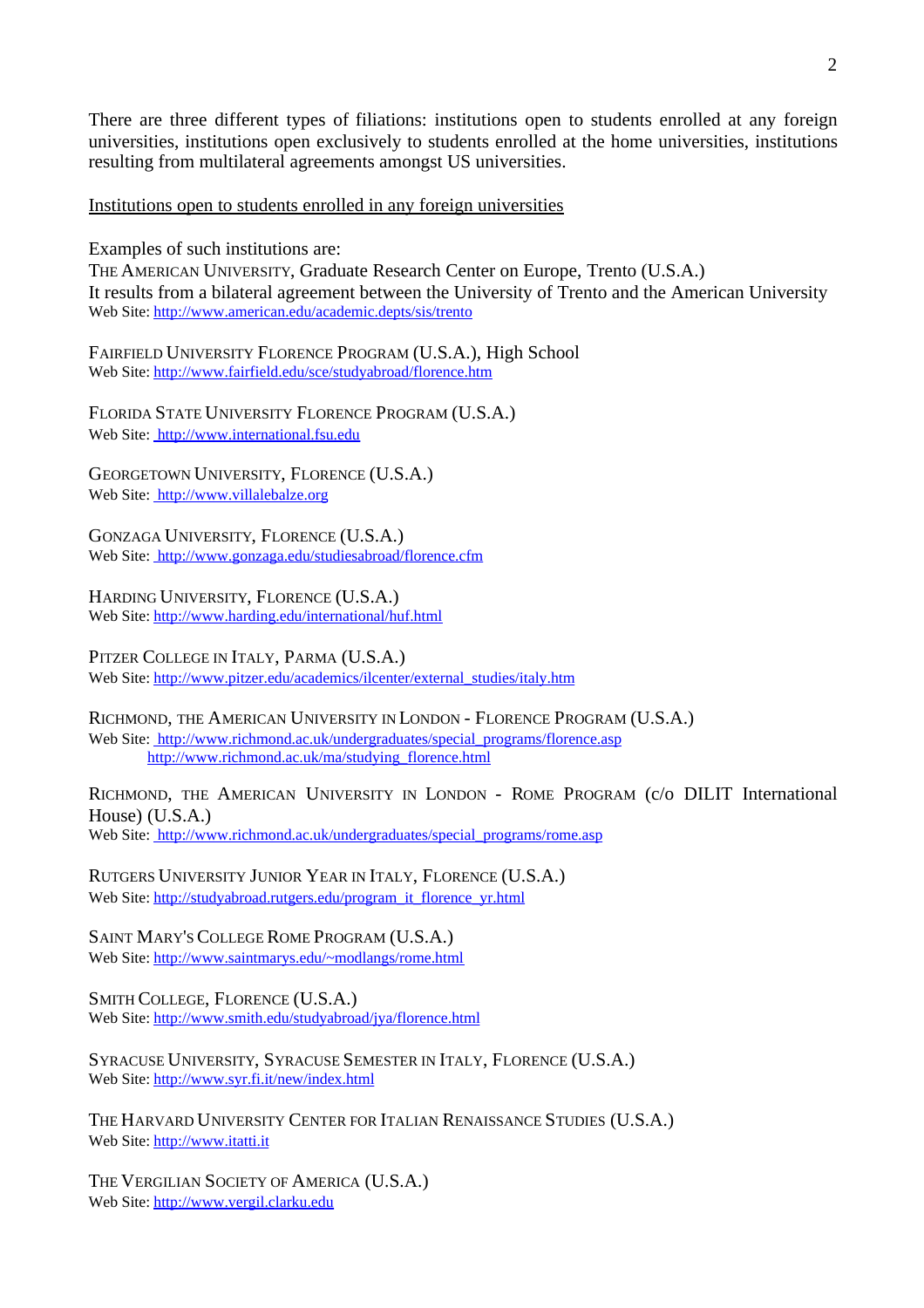TRINITY COLLEGE - CESARE BARBIERI CENTER, ROME (U.S.A.) Web Site:<http://www.trincoll.edu>

UNIVERSITY OF CONNECTICUT FLORENCE STUDY PROGRAM (U.S.A.) Web Site:<http://www.uconn.edu>

UNIVERSITY OF GEORGIA STUDIES ABROAD PROGRAM AT CORTONA (U.S.A.) Web Site:<http://www.visart.uga.edu/cortona/html>

UNIVERSITY OF ST. THOMAS BERNARDI CAMPUS (U.S.A.) Web Site:<http://www.stthomas.edu/rome>

#### Institutions open exclusively to students enrolled in the home university

Examples of such institutions are: CALIFORNIA STATE UNIVERSITY INTERNATIONAL PROGRAM IN FLORENCE (U.S.A.) Web Site: www.calstate.edu

CATHOLIC UNIVERSITY OF AMERICA Web Site:<http://www.cua.edu>

CORNELL UNIVERSITY (U.S.A.) Web Site: <http://www.rome.cornell.edu>

DARTMOUTH COLLEGE, ROME (U.S.A.) Web Site:<http://www.dartmouth.edu>

DUQUESNE UNIVERSITY OF THE HOLY SPIRIT Web Site: <http://www.oia.duq.edu/icampus/home.htm>

IOWA STATE UNIVERSITY, ROME (U.S.A.) Web Site: <http://www.design.iastate.edu/ROME>

JAMES MADISON UNIVERSITY PROGRAM IN ITALY, FLORENCE (U.S.A.) Web Site:<http://www.jmu.edu/international/studyabroad/firenze.html>

KENT STATE UNIVERSITY – FLORENCE (U.S.A.) Web Site:<http://dept.kent.edu/cicp/italy/index.htm>

MONASH UNIVERSITY IN PRATO (Australia) Web Site:<http://www.ita.monash.edu>

OHIO STATE UNIVERSITY, "The Austin E. Knowlton School of Architecture Study Abroad Program in Italy" Web Site: http://www.osu.edu/index.php

NEW YORK UNIVERSITY IN FLORENCE (U.S.A.) Web Site:<http://www.nyu.edu/global/florence>

PENNSYLVANIA STATE UNIVERSITY, ROME (U.S.A.) Web Site: http://www.international.psu.edu/students\_study\_abroad/prog\_region\_europe.htm#Italy

RHODE ISLAND SCHOOL OF DESIGN (U.S.A.)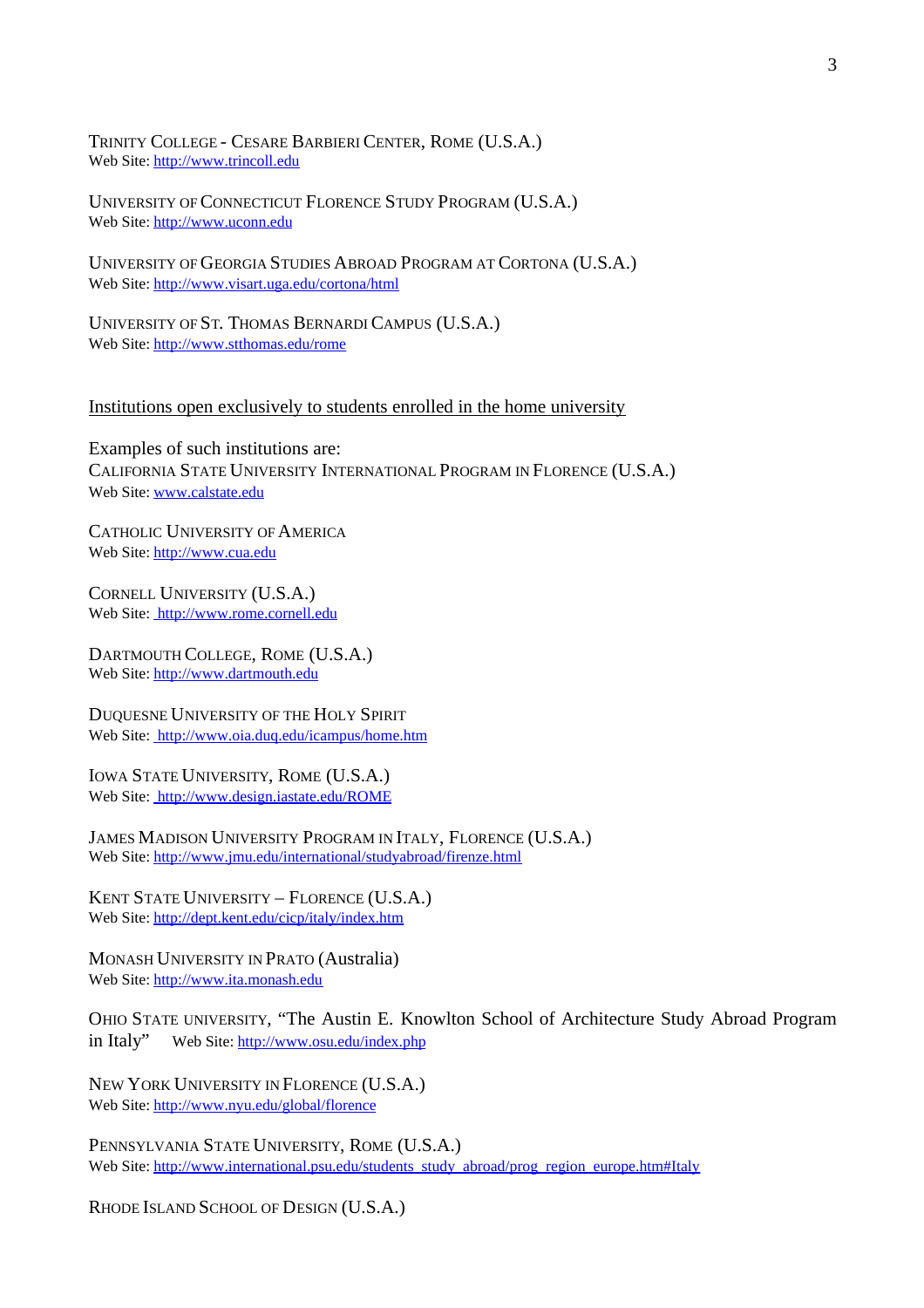Web Site:<http://www.risd.edu/risdabroad.cfm>

STANFORD UNIVERSITY, FLORENCE (U.S.A.) Web Site: www.stanford.firenze.it

VASSAR COLLEGE (U.S.A.) Web Site:<http://italian.vassar.edu/index.html><http://italian.vassar.edu/siena.html>

UNIVERSITY OF ARKANSAS, ROME PROGRAM (U.S.A.) Web Site:<http://www.arkrome.it> UNIVERSITY OF DALLAS (U.S.A.) Web Site:<http://acad.udallas.edu/rome/academic.html>

UNIVERSITY OF WASHINGTON ROME CENTER (U.S.A.) Web Site:<http://depts.washington.edu/roma>

#### Institutions resulting from multilateral agreements amongst US universities

Examples of such institutions are: THE SACI, Bowling Green State University Studio Arts Centers International, Florence (U.S.A.) Web Site:<http://www.saci-florence.org>

DUKE UNIVERSITY CENTER IN ROME (U.S.A.) Web Site: http://www.aas.duke.edu/study\_abroad/iccs/index.php

UNIVERSITY OF MICHIGAN, FLORENCE (University of Michigan - University of Wisconsin - Duke University) (U.S.A.) Web Sites: <http://www.umich.edu><http://www.wisc.edu><http://www.duke.edu>

#### **3. Off-shore institutions**

They are autonomous institutions established in Italy but belonging, in terms of their organisation and contents, to the educational systems of other countries; some are accredited by regional or national accrediting commissions in the U.S.; some may have articulation agreements with other educational institutions in the country to which they belong.

Examples of such institutions are: THE AUR, AMERICAN UNIVERSITY OF ROME Web Site:<http://www.aur.edu>

THE JOHN CABOT UNIVERSITY Web Site:<http://www.johncabot.edu>

### **4. Multinational corporate universities**

These institutions are usually parts of big transnational corporations and organise their own higher education study programmes offering qualifications which do not belong to any national system.

Examples of such institutions are:

THE ST UNIVERSITY IN CATANIA, being the corporation the French-Italian company STMicroeletronics Web Site: http://www.st.com/stonline/company/stu/staff.htm

ENI CORPORATE UNIVERSITY Web Site: <www.enicorporateuniversity.it>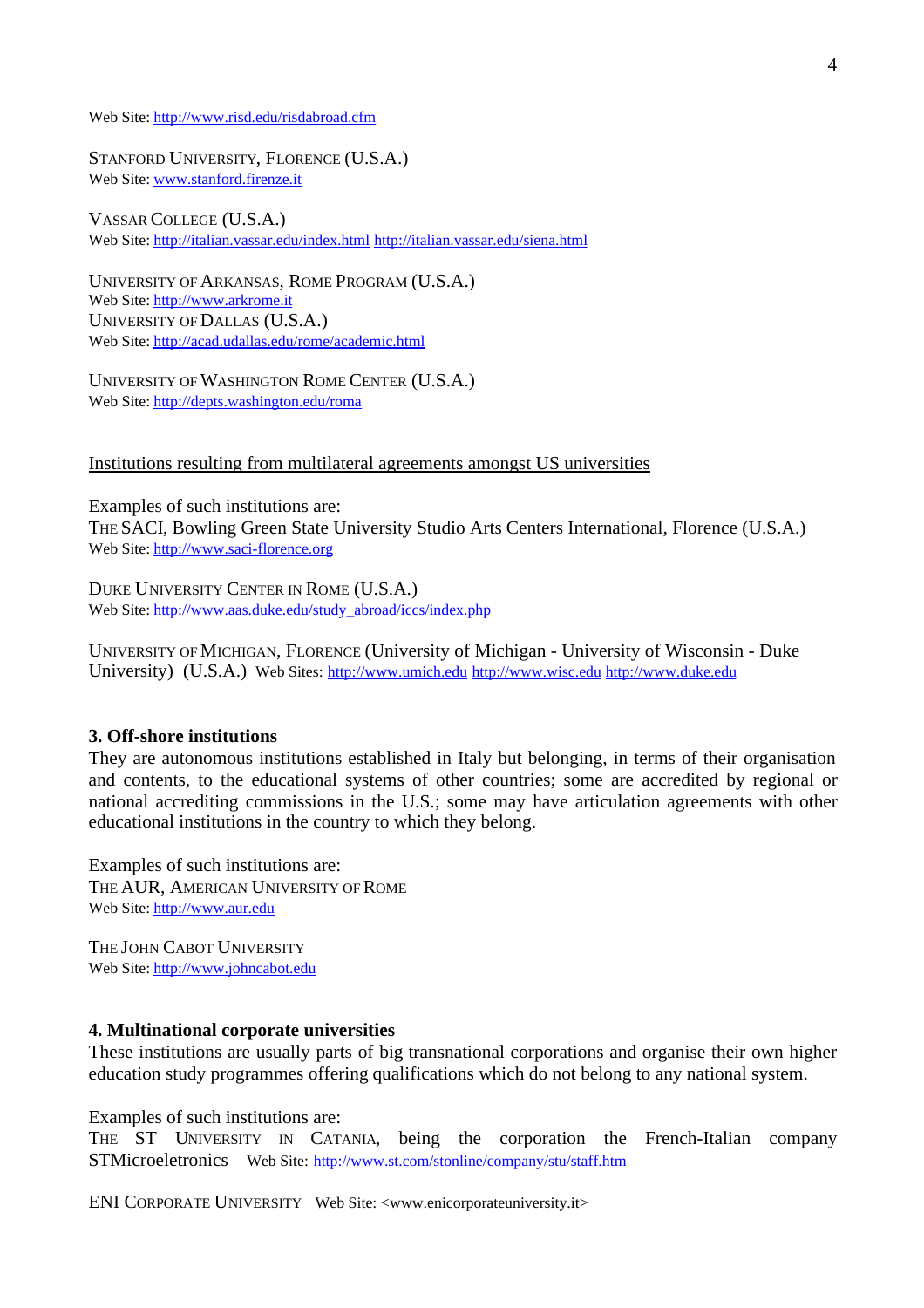## **5. Distance learning and virtual universities**

Institutions where the learner, who self-administers the learning process at home, is provided with course materials via post or web-based solutions.

An example of such institutions is: The OPEN UNIVERSITY OF LONDON, with a virtual branch in Milan Web Site:<http://www.open.ac.uk>

## **II. ITALY AS A TNE EXPORTER**

The main typologies of exported Italian TNE are: branch campuses, and virtual universities.

## **1. Branch campuses**

The UNIVERSITY OF BOLOGNA has a branch campus operation in Argentina, regulated by a bilateral agreement.

Web Site: www.unibo.it/Portale/Struttura+organizzativa/Buenos+Aires/default.htm

The UNIVERSITY OF BARI offers postgraduate programmes in Argentina on the basis of a bilateral agreement.

Web Site: www.uniba.it

## **2. Virtual universities**

Italy has recently established a new category of higher education institutions, that is telematic universities *(università telematiche)*. In 2004 the first telematic institution has been authorised to set up official degree courses; it is named *Università telematica Guglielmo Marconi*.

Italy has also authorised three main consortia for distance learning. They, made up of universities and companies, are: Nettuno, Forcom, Icon. Each of them provides technical tools, teaching/learning materials and tutorial assistance. Individual students enroll at one of the member universities, and are awarded a degree coming under the Italian university legislation.

The classification of these institutions as TNE providers depends on one the following on elements:

- their educational offerings are specifically devised for strudents outside Italy;
- non-Italian universities are members of the consortium
- technical assistance centres are located outside Italy.

These institutions are: UNIVERSITÀ TELEMATICA GUGLIELMO MARCONI Web Site: www.unimarconi.it

CONSORZIO NETTUNO Web Site: www.uninettuno.it

CONSORZIO FORCOM Web Site: www.forcom.it

CONSORZIO ICON (ITALIAN CULTURE ON THE NET) Web Site:<http://www.italicon.it>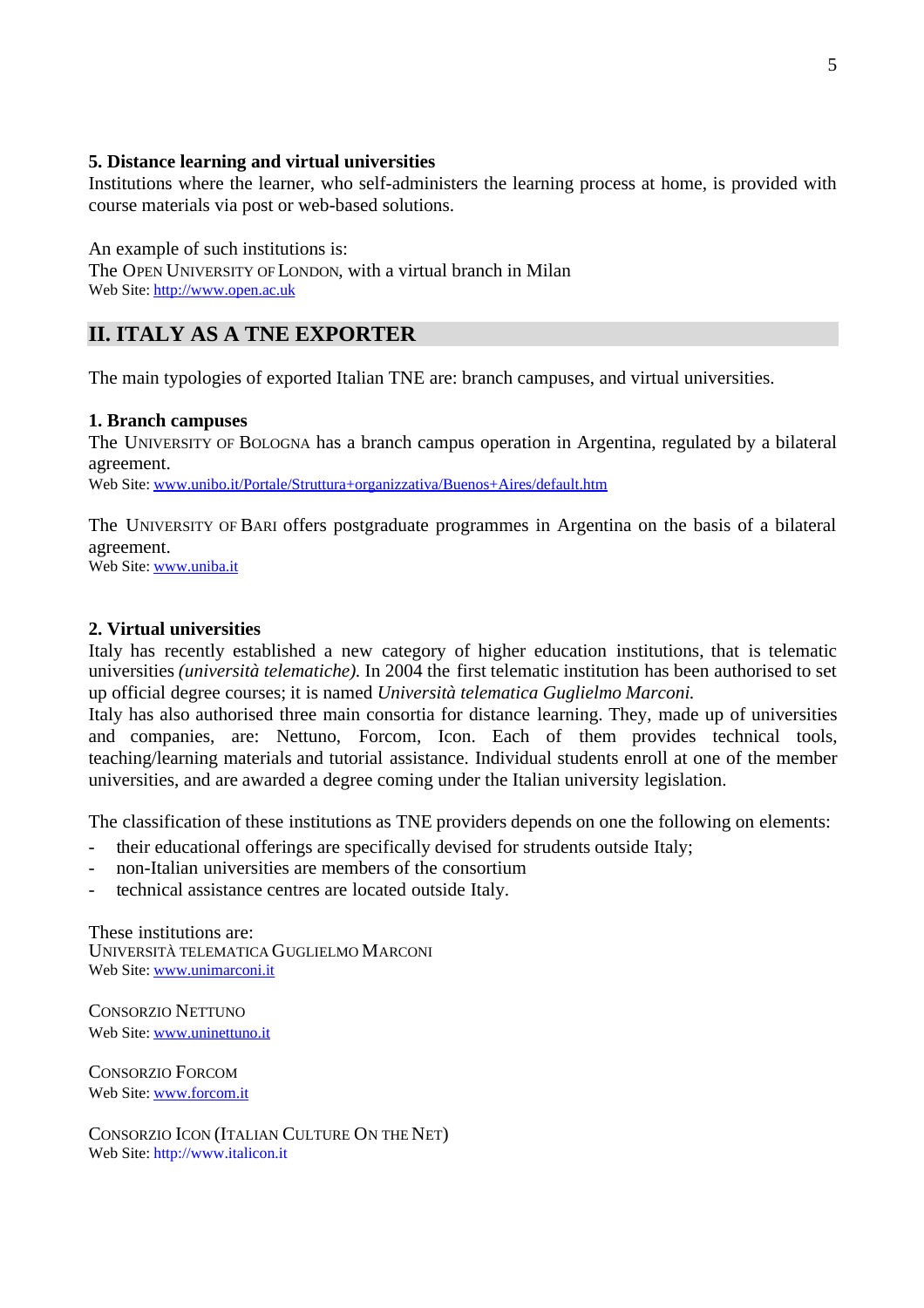## **III. INTERNATIONAL INSTITUTIONS OPERATING IN ITALY**

Italy hosts a number of institutions offering "international" programmes/qualifications which do not belong to any specific educational system. They:

- may have been established in Italy on the basis of an agreement between Italian competent authorities and the supporting governamental international organisation/s;
- may have been established in Italy on the basis of a governamental agreement between Italy and other countries;
- may have branch campuses in several countries.

Examples of such institutions are: EUI, EUROPEAN UNIVERSITY INSTITUTE IN FLORENCE Web Site:<http://www.iue.it>

VIU, VENICE INTERNATIONAL UNIVERSITY Web Site:<http://www.univiu.org>

ICGEB, INTERNATIONAL CENTRE FOR GENETIC ENGINEERING AND BIOTECHNOLOGY IN TRIESTE Web Site:<http://www.icgeb.trieste.it>

EUROPEAN UNIVERSITY CENTRE FOR CULTURAL HERITAGE IN RAVELLO Web Site:<http://www.cuebc.amalficoast.it>

CISM, INTERNATIONAL CENTRE FOR MECHANICAL SCIENCES IN UDINE Web Site:<http://www.cism.it>

ICPT, INTERNATIONAL CENTRE FOR THEORETICAL PHYSICS Web Site:<http://www.ictp.trieste.it>

ICCROM, INTERNATIONAL CENTRE FOR THE STUDY OF THE PRESERVATION AND RESTORATION OF CULTURAL PROPERTY Web Site:<http://www.iccrom.org>

ROSTE, UNESCO REGIONAL BUREAU FOR SCIENCE IN EUROPE IN VENICE Web Site:<http://www.unesco.org/venice>

EAEME, EUROPEAN ASSOCIATION FOR ENVIRONMENTAL MANAGEMENT EDUCATION, Web Site:<http://web.jrc.cec.eu.int/asso-eaeme>

INTERNATIONAL CENTRE FOR ADVANCED MEDITERRANEAN AGRONOMIC STUDIES or "Centre international de Hautes Etudes Agronomiques Méditerranéennes" (CHIEAM) Web Site: <http://www.iamb.it>

## **IV. ITALIAN REGULATIONS ON TNE**

Here below the Italian legislation is recorded that deals with TNE matters in relation to Italy. Legal provisions are listed in chronological order.

## **Exemption from fiscal duties**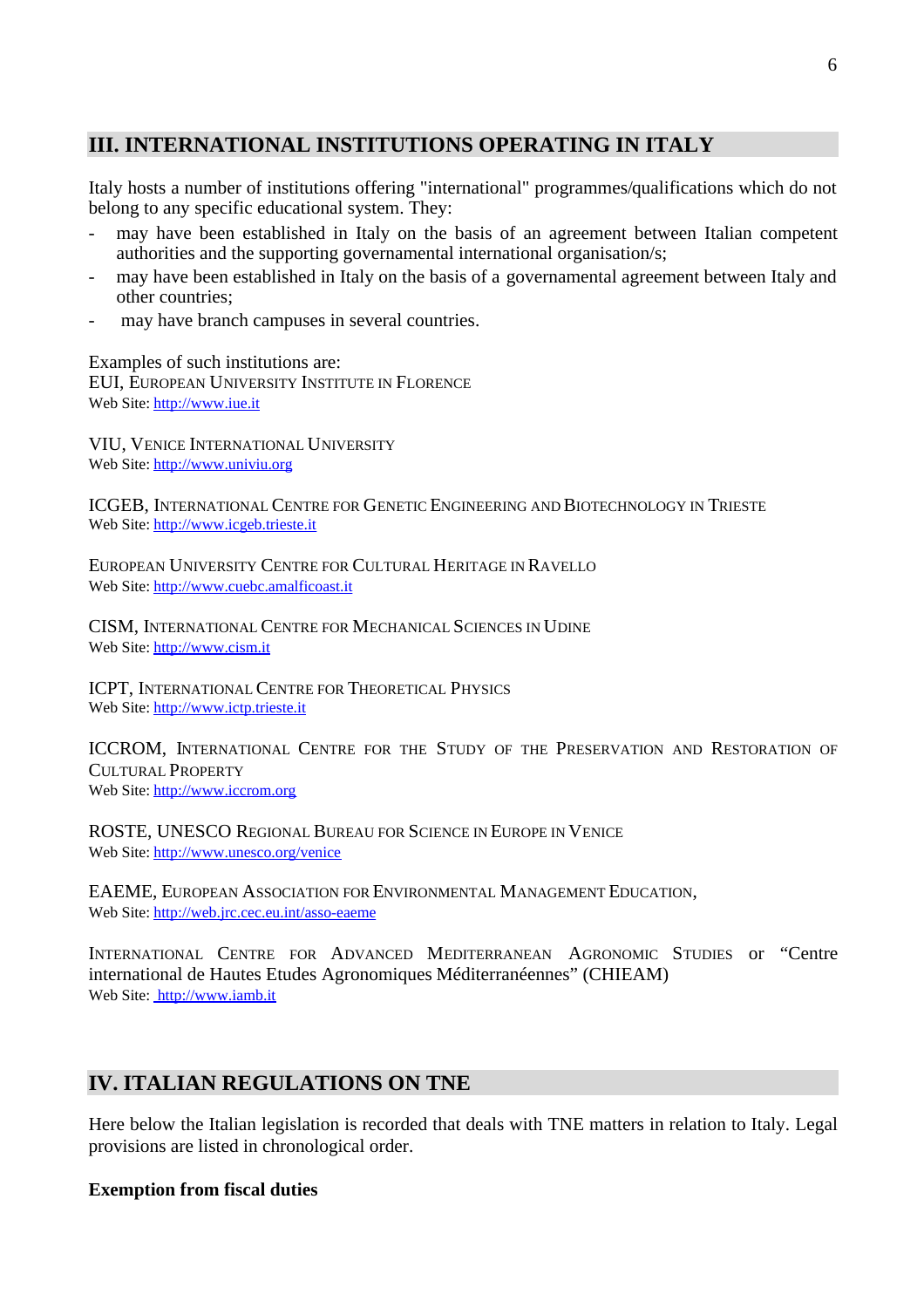## LAW 7 APRIL 1989 NO. 154, ART. 34, PARAGRAPH 8-BIS

Foreign universities are exempted from the payment of VAT with reference to their educational transactions.

## **Authorisation of foreign educational and cultural institutions**

PRESIDENTIAL DECREE NO. 389 OF 18 APRIL 1994

The decree simplifies the proceedings for the authorisation of institutions of the above mentioned categories. Two different procedures are defined concerning respectively the authorisation of institutions from Eu member states and those from non-Eu countries. The decree provides for the regular supervision of the institutions by the competent Italian State authorities (Ministry of Education, Ministry of Cultural Assets).

## **Authorisation of foreign university filiations in Italy**

Law No. 4 of 14 January 1999, Art. 2, paragraph 3 and Ministerial Directive of 23 May 2000. Filiations of foreign universities may be authorised on condition that their programmes are offered only to students enrolled in the respective home institutions. Once authorised by the Minister of Education, the filiations are exempted from VAT payment.

### **Accreditation of foreign TNE institutions in Italy**

Law No. 148 of 11 July 2002 (ratification of the Lisbon Convention.

Under Art. 4 of the quoted law it is stated that specific regulations must be issued providing for the accreditation of TNE institutions located in Italy.

## **ESSENTIAL BIBLIOGRAPHY**

Adam, S., *Transnational education project. Report and recommendations*, 2001 <http://www.unige.ch/eua/En/Publications/HE%20texts/welcome.html>

Council of Europe/UNESCO *Convention on the Recognition of Qualifications Concerning Higher Education in the European Region*. Lisbon, Portugal, COE, 1997

Council of Europe/UNESCO *Code of Good Practice in the Provision of Transnational Education*. Council of Europe/UNESCO, 2000

Prebys, P & Pratesi, R. *"Educating in paradise", le università americane in Italia*, QCR 2/2001

### **USEFUL WEBSITES**

<http://www.aacupi.org> Association of American College and University Programs in Italy (with the list of member institutions and locations)

<http://www.usembassy.it/Usa/education/list.htm> List of American College, University and Research Programs in Italy

**ANNEX**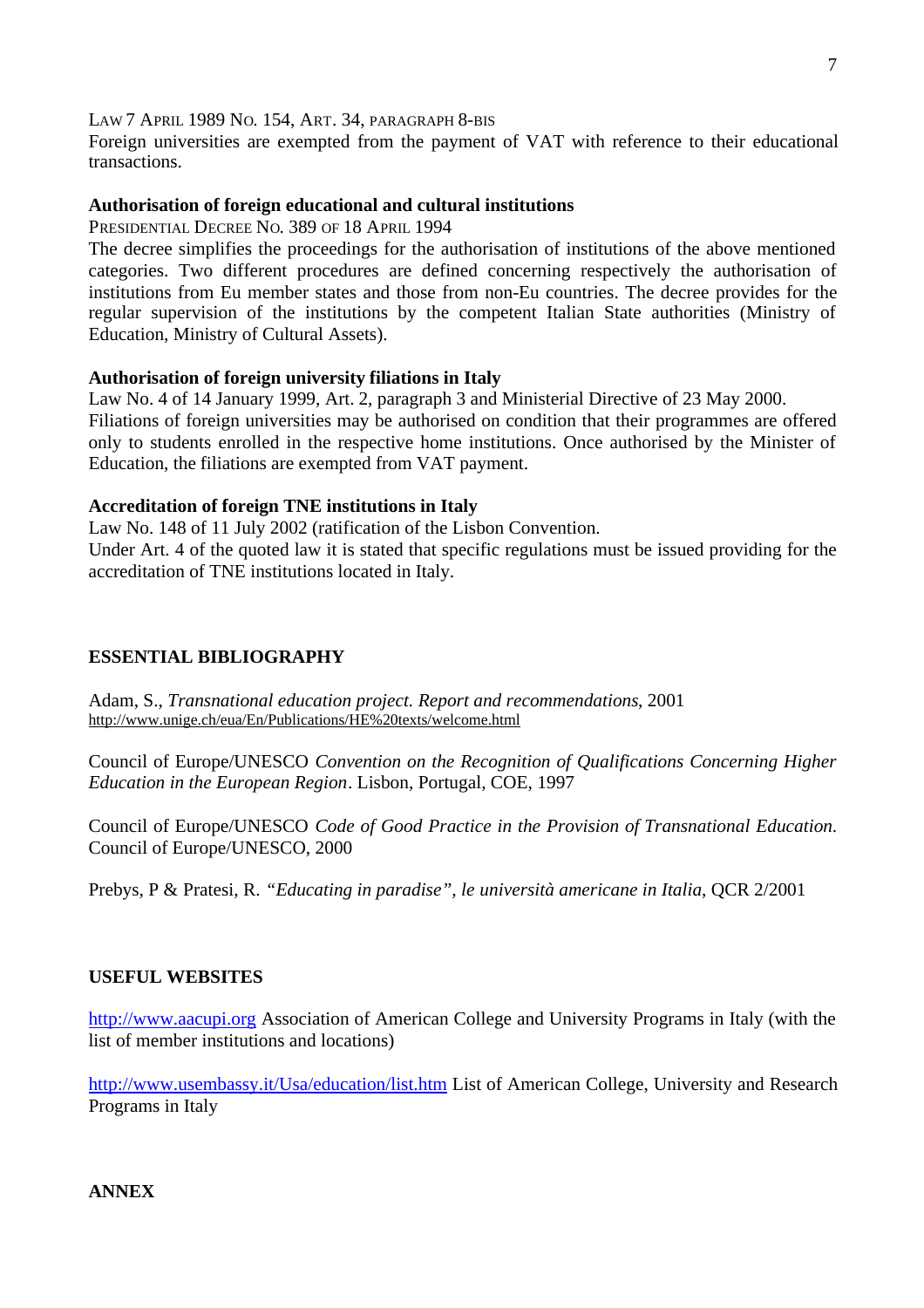Here below are listed all filiations of foreign higher education institutions are listed which have been authorised by the Italian Ministry of Education, University and Research in conformity to Art. 2 of Law 4/1999.

American University, Graduate Research Center on Europe (U.S.A.) Arcadia University Center for Education Abroad (U.S.A.) Bowling Green State University, Studio Arts Centers International (U.S.A.) California State University International Program in Florence (U.S.A.) Catholic University of America (U.S.A.) Cornell University (U.S.A.) Dartmouth College (U.S.A.) Duke University Center in Rome (U.S.A.) Duquesne University of the Holy Spirit (U.S.A.) Fairfield University Florence Program (U.S.A.), High School Florida State University Florence Program (U.S.A.) Georgetown University (U.S.A.) Gonzaga University (U.S.A.) Harding University (U.S.A.) The Harvard University Center for Italian Renaissance Studies (U.S.A.) Iowa State University (U.S.A.) James Madison University Program in Italy (U.S.A.) The Johns Hopkins University - The Bologna Center, Paul H. Nitze School of Advanced International Studies (U.S.A.) Kent State University – Florence (U.S.A.) Link Campus (Malta) Middlebury College School in Italy (U.S.A.) Monash University in Prato (Australia) New York University in Florence (U.S.A.) Ohio State university, "The Austin E. Knowlton School of Architecture Study Abroad Program in Italy" (U.S.A.) Pennsylvania State University (U.S.A.) Pitzer College in Italy (U.S.A.) Rhode Island School of Design (U.S.A.) Richmond, the American University in London - Florence Program (U.S.A.) Richmond, the American University in London - Rome Program (U.S.A.) Rutgers University Junior Year in Italy (U.S.A.) Saint Mary's College Rome Program (U.S.A.) Smith College (U.S.A.) St. John's University, Rome Campus (U.S.A.) Stanford University (U.S.A.) Syracuse University Syracuse Semester in Italy (U.S.A.) Temple University Rome (U.S.A.) Trinity College - Cesare Barbieri Center (U.S.A.) University of Arkansas (U.S.A.) University of California in Italy (U.S.A.) University of Connecticut Florence Study Program (U.S.A.) University of Dallas (U.S.A.) University of Georgia Studies Abroad Program at Cortona (U.S.A.) University of Michigan (U.S.A.) University of St. Thomas Bernardi Campus (U.S.A.)